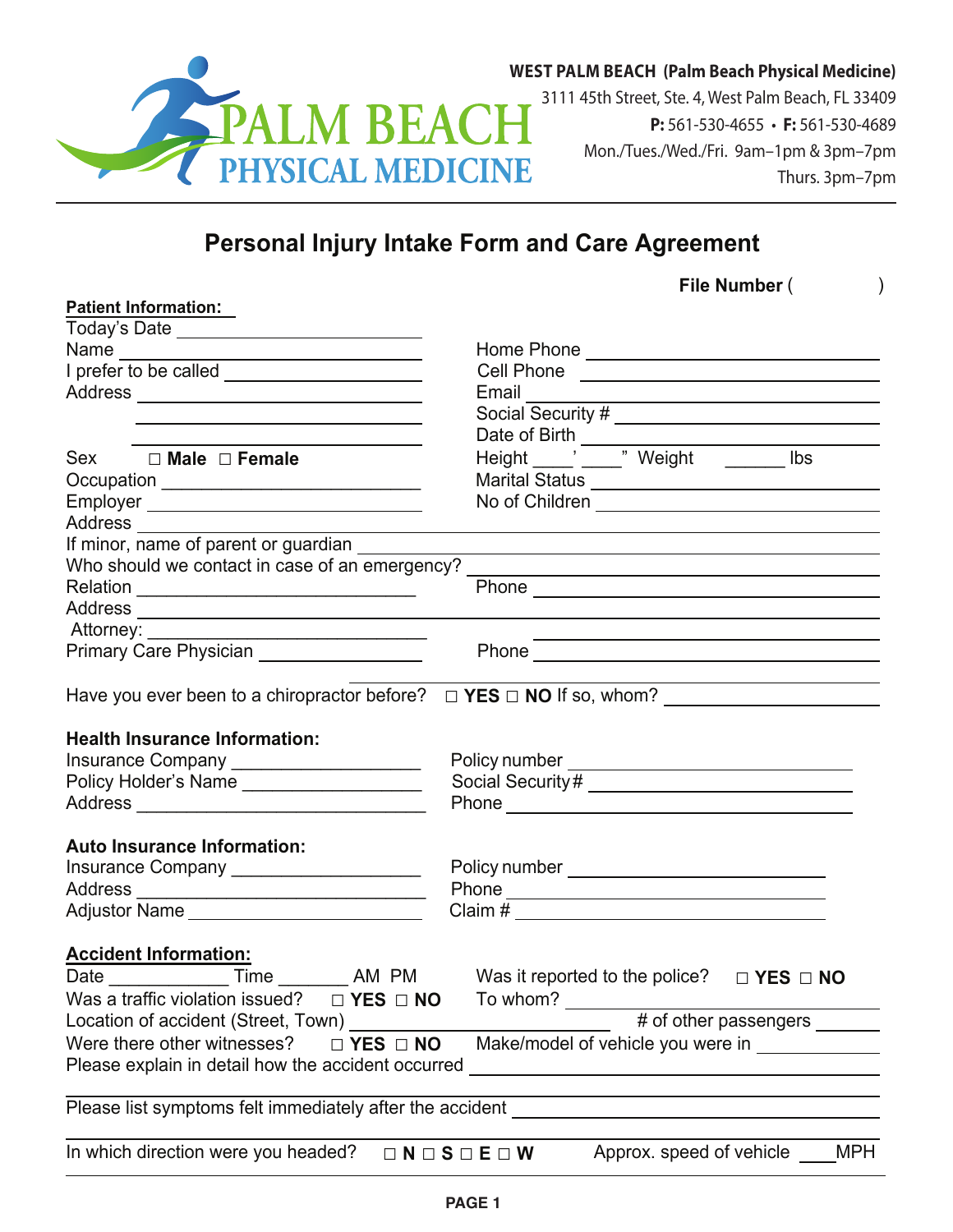

3111 45th Street, Ste. 4, West Palm Beach, FL 33409 **P:** 561-530-4655 • **F:** 561-530-4689 Mon./Tues./Wed./Fri. 9am–1pm & 3pm–7pm Thurs. 3pm–7pm

|                                 | Did the impact to your vehicle come from the: $\Box$ FRONT $\Box$ REAR $\Box$ RIGHT $\Box$ LEFT $\Box$ OTHER     |                             |                                       |
|---------------------------------|------------------------------------------------------------------------------------------------------------------|-----------------------------|---------------------------------------|
|                                 | During impact, were you facing: $\Box$ RIGHT $\Box$ LEFT $\Box$ FORWARD                                          |                             |                                       |
|                                 | Were you $\Box$ <b>AWARE</b> or $\Box$ <b>SURPRISED</b> by the impact?                                           |                             |                                       |
|                                 | Were you the $\Box$ DRIVER $\Box$ FRONT SEAT PASSENGER $\Box$ BACK SEAT PASSENGER?                               |                             |                                       |
|                                 |                                                                                                                  |                             |                                       |
|                                 | Was the vehicle equipped with air bags? $\Box$ YES $\Box$ NO Did they inflate? $\Box$ YES $\Box$ NO              |                             |                                       |
|                                 | Were your brakes? $\Box$ applied $\Box$ partially applied Hands on wheel? $\Box$ BOTH hands $\Box$ ONE hand      |                             |                                       |
|                                 |                                                                                                                  |                             |                                       |
|                                 |                                                                                                                  |                             |                                       |
|                                 |                                                                                                                  |                             |                                       |
|                                 | Did the accident render you unconscious? $\Box$ YES $\Box$ NO If yes, for how long?                              |                             |                                       |
|                                 |                                                                                                                  |                             |                                       |
| <b>Post-Injury Information:</b> |                                                                                                                  |                             |                                       |
|                                 | Have you seen any other doctor(s) since the accident? $\Box$ YES $\Box$ NO Name $\_\_\_\_\_\_\_\_\_\_\_\_\_\_\_$ |                             |                                       |
|                                 | When did you go? $\Box$ IMMEDIATELY $\Box$ NEXT DAY $\Box$ 2 DAYS PLUS                                           |                             |                                       |
|                                 | How did you get there? $\Box$ AMBULANCE $\Box$ PRIVATE TRANSPORTATION                                            |                             |                                       |
|                                 |                                                                                                                  |                             |                                       |
|                                 | Was he/she a: $\Box$ D.C. $\Box$ M.D. $\Box$ D.O. $\Box$ D.D.S.                                                  |                             |                                       |
|                                 | Please describe any treatment you received                                                                       |                             |                                       |
|                                 | Were X-Rays done? $\Box$ YES $\Box$ NO An MRI? $\Box$ YES $\Box$ NO CAT scan? $\Box$ YES $\Box$ NO               |                             |                                       |
|                                 |                                                                                                                  |                             |                                       |
|                                 |                                                                                                                  |                             |                                       |
|                                 | Are your work activities restricted as a result of your injury? $\Box$ YES $\Box$ NO                             |                             |                                       |
|                                 | Indicate the symptoms that are a result of this accident:                                                        |                             |                                       |
|                                 | □DIZZINESS □DIFFICULTY SLEEPING                                                                                  | □JAW PROBLEMS □NAUSEA       |                                       |
|                                 |                                                                                                                  |                             |                                       |
|                                 | □HEADACHE(S)   □NUMB HANDS/FINGERS □FATIGUE      □LOW BACK PAIN                                                  |                             |                                       |
|                                 |                                                                                                                  | □CHEST PAIN □BACK STIFFNESS |                                       |
|                                 |                                                                                                                  |                             |                                       |
|                                 | □EARS RINGING □NECK STIFF                                                                                        |                             | <b>□STOMACH UPSET □NUMB FEET/TOES</b> |
| <b>DOTHER</b>                   | Did you ever experience similar symptoms prior to the accident?                                                  |                             |                                       |
|                                 | Has your condition $\Box$ IMPROVED $\Box$ WORSENED or $\Box$ STAYED SAME since the accident?                     | $\Box$ YES                  | $\square$ NO                          |
|                                 |                                                                                                                  |                             |                                       |
|                                 | Is your condition affecting your $\Box$ WORK $\Box$ SLEEP or $\Box$ DAILY ROUTINE? Please explain                |                             |                                       |
|                                 | Please indicate your degree of difficulty (on a scale of 1-10, with 1 being comfortable, 5 being                 |                             |                                       |
|                                 | uncomfortable, and 10 being painful) in performing the following activities: overall daily function _/10         |                             |                                       |
| Lying on Back                   | Lying on Side                                                                                                    | Lying on stomach            | Sitting                               |
| Standing                        | Stretching                                                                                                       | Lovemaking                  | Walking                               |
| Running                         | Sports                                                                                                           | Working                     | Lifting                               |
| <b>Bending</b>                  | Kneeling                                                                                                         | Pulling                     | Reaching                              |

How many hours are in your normal workday?